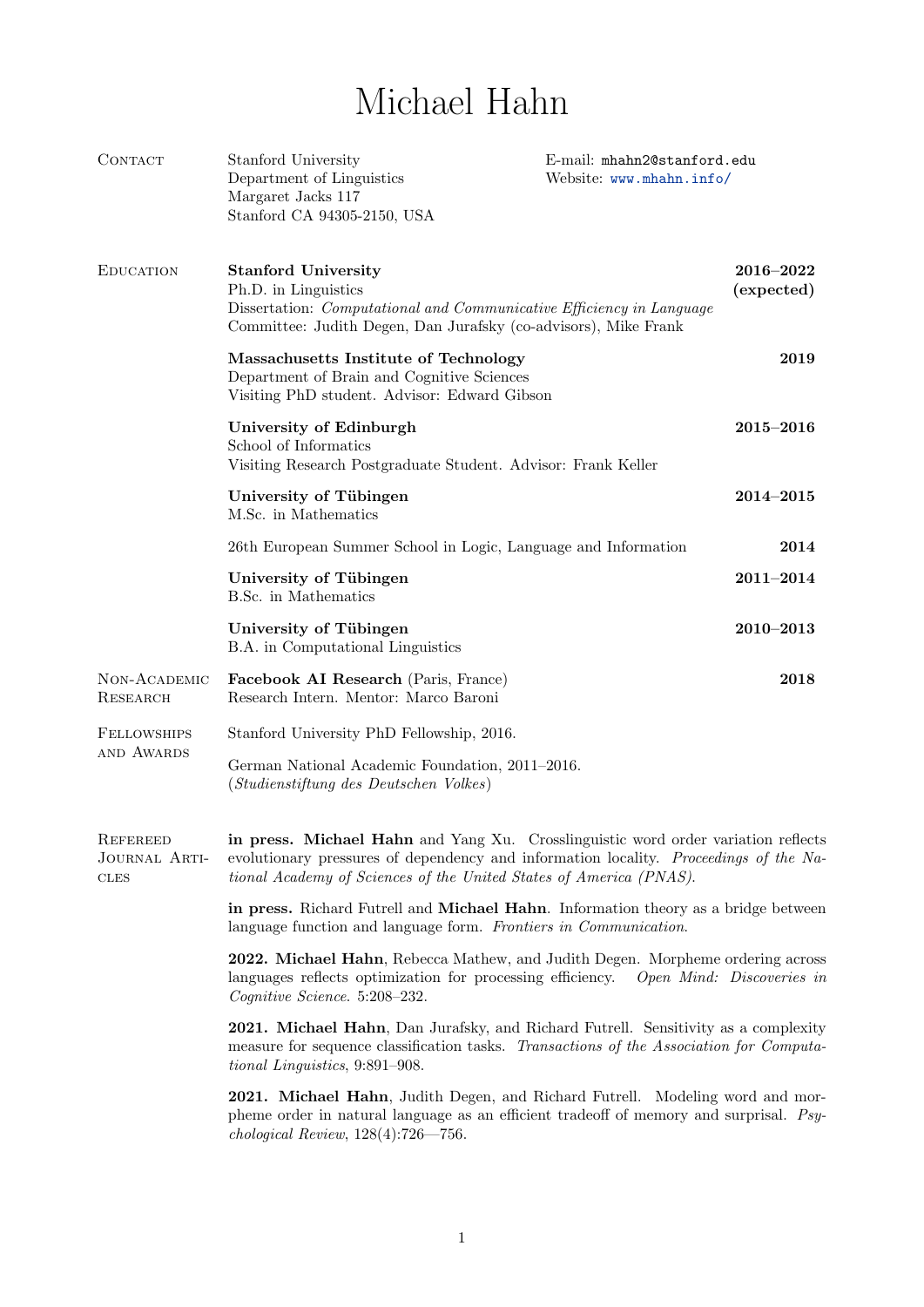2020. Michael Hahn, Dan Jurafsky, and Richard Futrell. Universals of word order reflect optimization of grammars for efficient communication. Proceedings of the National Academy of Sciences of the United States of America (PNAS), 117(5):2347–2353.

2020. Michael Hahn. Theoretical limitations of self-attention in neural sequence models. Transactions of the Association for Computational Linguistics, 8:156–171.

2019. Michael Hahn and Marco Baroni. Tabula nearly rasa: Probing the linguistic knowledge of character-level neural language models trained on unsegmented text. Transactions of the Association for Computational Linguistics, 7:467–484.

2019. Michael Hahn and Richard Futrell. Estimating predictive rate-distortion curves via neural variational inference. Entropy, 21(7):640.

2015. Michael Hahn and Frank Richter. Henkin Semantics for reasoning with natural language. Journal of Language Modeling, 3(2):513–568.

2022 (accepted). Songpeng Yan, Michael Hahn, and Frank Keller. Modeling fixation behavior in reading with character-level neural attention. In Proceedings of the  $\lambda$  4th Annual Meeting of the Cognitive Science Society (CogSci).

2022 (accepted). Neil Rathi, Michael Hahn, and Richard Futrell. Explaining patterns of fusion in morphological paradigms using the memory–surprisal tradeoff. In Proceedings of the 44th Annual Meeting of the Cognitive Science Society (CogSci).

2021. Neil Rathi, Michael Hahn, and Richard Futrell. An information-theoretic characterization of morphological fusion. In Proceedings of the 2021 Conference on Empirical Methods in Natural Language Processing (EMNLP 2021), 10115–10120.

2020. John Hewitt, Michael Hahn, Surya Ganguli, Percy Liang, and Christopher D. Manning. RNNs can generate bounded hierarchical languages with optimal memory. In Proceedings of the 2020 Conference on Empirical Methods in Natural Language Processing (EMNLP 2020), 1978–2010.

2019. Michael Hahn, Frank Keller, Yonatan Bisk, and Yonatan Belinkov. Characterbased surprisal as a model of human reading in the presence of errors. In Proceedings of the 41st Annual Meeting of the Cognitive Science Society (CogSci), 401–407.

2018. Michael Hahn, Judith Degen, Noah Goodman, Dan Jurafsky, and Richard Futrell. An information-theoretic explanation of adjective ordering preferences. In Proceedings of the 40th Annual Meeting of the Cognitive Science Society (CogSci), 1766– 1771.

2018. Michael Hahn, Andreas Krebs, and Howard Straubing. Wreath products of distributive forest algebras. In Proceedings of the 33rd Annual ACM/IEEE Symposium on Logic in Computer Science (LICS 2018), 512–520.

2016. Michael Hahn and Frank Keller. Modeling human reading with neural attention. In Proceedings of the 2016 Conference on Empirical Methods in Natural Language Processing (EMNLP 2016), 85–95.

2015. Michael Hahn, Andreas Krebs, Klaus-Jörn Lange, and Michael Ludwig. Visibly counter languages and the structure of  $NC<sup>1</sup>$ . In *Mathematical Foundations of Computer* Science 2015 – 40th International Symposium, MFCS 2015, 384–394.

2014. Michael Hahn. Predication and NP structure in an omnipredicative language: The case of Khoekhoe. In Proceedings of the 21st International Conference on Head-Driven Phrase Structure Grammar, 238–258. CSLI Publications.

**2013. Michael Hahn.** Word order variation in Khoekhoe. In Proceedings of the 20th International Conference on Head-Driven Phrase Structure Grammar, 48–68. Stanford, CSLI Publications.

Papers in **REFEREED CONFERENCE PROCEEDINGS**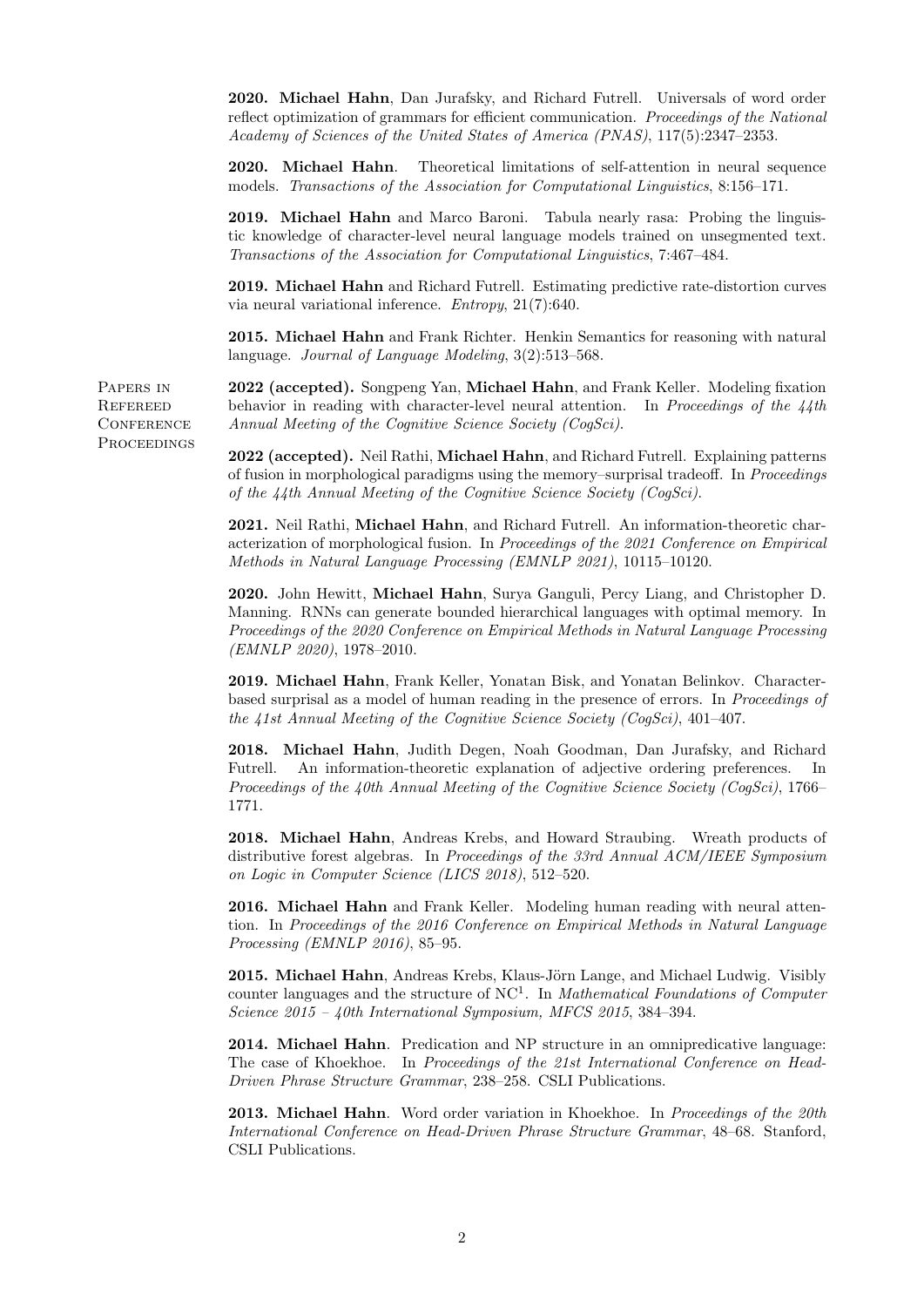2013. Niels Ott, Ramon Ziai, Michael Hahn, and Detmar Meurers. CoMeT: Integrating different levels of linguistic modeling for meaning assessment. In Proceedings of the 7th International Workshop on Semantic Evaluation (SemEval), 608–616.

2012. Michael Hahn. Arabic relativization patterns: A unified HPSG analysis. In Proceedings of the 19th International Conference on Head-Driven Phrase Structure Grammar, 144–164. Stanford, CSLI Publications.

2012. Michael Hahn and Detmar Meurers. Evaluating the meaning of answers to reading comprehension questions: A semantics-based approach. In Proceedings of the 7th Workshop on Innovative Use of NLP for Building Educational Applications (BEA7), 326–336. Association for Computational Linguistics.

2011. Michael Hahn and Detmar Meurers. On deriving semantic representations from dependencies: A practical approach for evaluating meaning in learner corpora. In Proceedings of the Int. Conference on Dependency Linguistics (Depling 2011), 94–103.

2011. Michael Hahn. Null conjuncts and bound pronouns in Arabic. In Proceedings of the 18th International Conference on Head-Driven Phrase Structure Grammar, 60–80. Stanford, CSLI Publications.

CONTRIBUTIONS to edited vol-**UMES** 2014. Michael Hahn and Detmar Meurers. On deriving semantic representations from dependencies: A practical approach for evaluating meaning in learner corpora. In Kim Gerdes, Eva Hajicová, and Leo Wanner, editors, Dependency Theory, Frontiers in AI and Applications Series, 94–103. IOS Press, 2014.

**EXPERIENCE** 

TEACHING AND **MENTORING** 2020. Mentor for undergraduate summer research, CSLI Summer Internship Program, CSLI, Stanford University.

> 2019. Teaching Assistant, Natural Language Processing with Deep Learning (CS 224N), with Christopher D. Manning, Stanford University.

2017–2018. Linguistics Corpus Teaching Assistant, with Christopher D. Manning, Stanford University.

2018. Web-based Experimental Methods Workshop, Stanford University.

2012. Teaching Assistant, Grammar Formalisms in Computational Linguistics, with Detmar Meurers, University of Tübingen.

Invited Talks 2021. Sensitivity as a Complexity Measure for Sequence Classification Tasks, NLP Talk Series, Microsoft Research Lab India, November 2021.

> 2021. Cognition Constrains Linguistic Diversity in Word Order, Computational Psycholinguistics Lab, MIT, June 2021.

> 2021. Memory Efficiency Predicts Ordering Universals in Language, Colloquium, Department of Linguistics, University of Düsseldorf, Germany, April 2021.

> 2021. Sensitivity as a Complexity Measure for Sequence Classification Tasks, Singh Lab, Department of Computer Science, UC Irvine, March 2021.

> 2021. Word Order as an Efficient Tradeoff of Memory and Surprisal, Colloquium, Department of Linguistics, UT Austin, February 2021.

> 2021. An Information-Theoretic Explanation of Adjective Ordering Preferences, TEx-Mod2020: Theoretical and Experimental Approaches to Modification. Tübingen, Germany, January 2021.

> 2020. A Neural Noisy-Channel Model of Structural Forgetting, TedLab, MIT, November 2020.

> 2020. Word Order Universals Optimize Communicative Efficiency, Cognitive Lexicon Laboratory, University of Toronto, August 2020.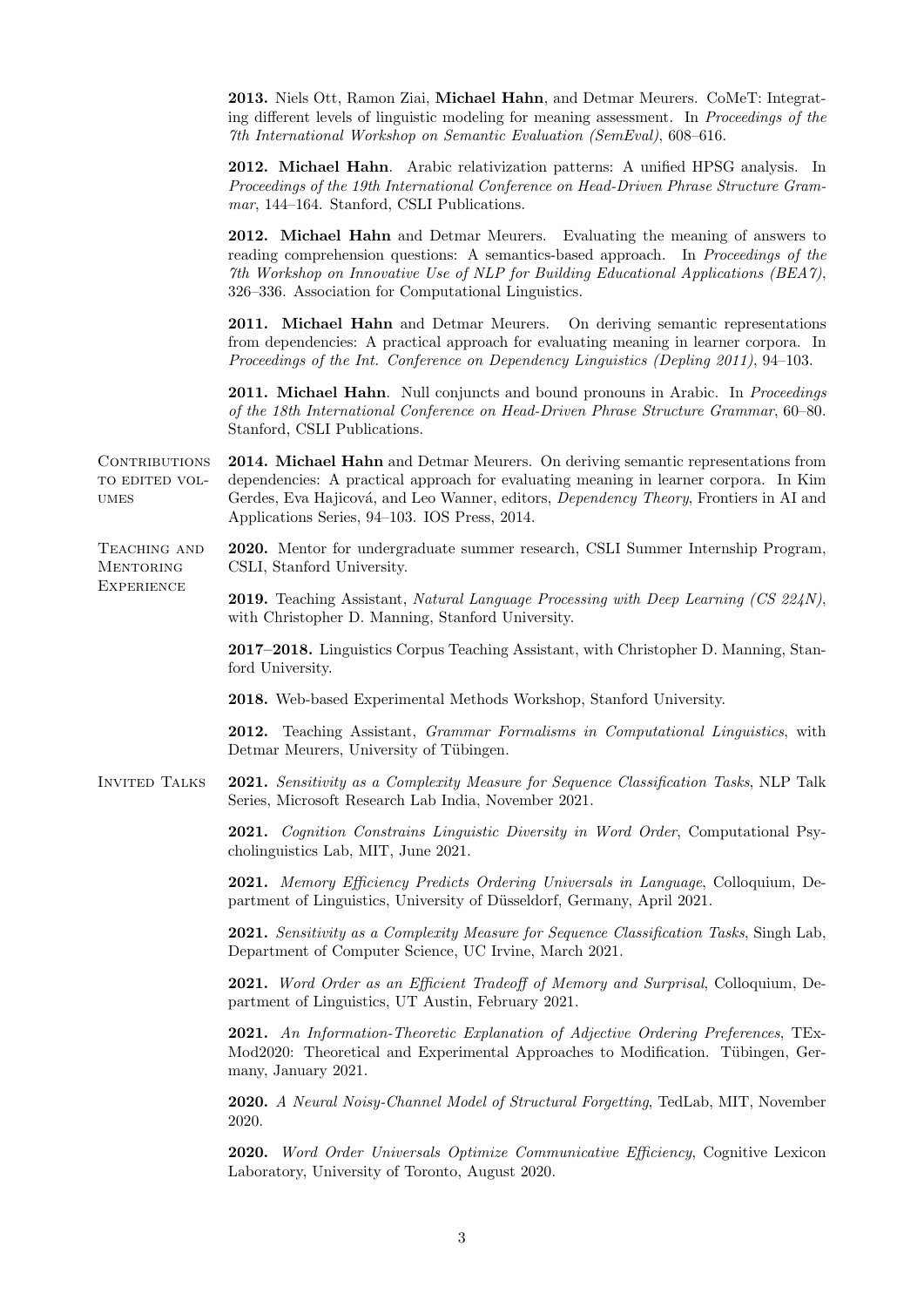2019. Crosslinguistic Word Orders Optimize Efficiency of Human Communication and Processing, Harvard NLP, Harvard University, July 2019.

2018. Explaining Syntactic Universals by Optimizing Grammars. TedLab, MIT, November 2018.

CONTRIBUTED **PRESENTATIONS** 2022. Modeling Fixations with Neural Attention (work with Songpeng Yan and Frank Keller), Human Sentence Processing Conference, March 2022.

> 2021. Sensitivity as a Complexity Measure for Sequence Classification Tasks (work with Dan Jurafsky and Richard Futrell), EMNLP 2021: Conference on Empirical Methods in Natural Language Processing, November 2021.

> 2020. Theoretical Limitations of Self-Attention in Neural Sequence Models, 58th Annual Meeting of the Association for Computational Linguistics, July 2020.

> 2020. Tabula nearly rasa: Probing the linguistic knowledge of character-level neural language models trained on unsegmented text (work with Marco Baroni), 58th Annual Meeting of the Association for Computational Linguistics, July 2020.

> 2020. Lexical Effects in Structural Forgetting: Evidence for Experience-Based Accounts and a Neural Network Model (work with Richard Futrell and Edward Gibson), 33rd Annual CUNY Conference on Human Sentence Processing 2020, March 2020.

> 2019. Character-based Surprisal as a Model of Human Reading in the Presence of Errors (work with Frank Keller, Yonatan Bisk, Yonatan Belinkov), CogSci 2019, July 2019.

> 2019. Crosslinguistic word orders enable an efficient tradeoff of memory and surprisal (work with Judith Degen, Richard Futrell), 32nd Annual CUNY Conference on Human Sentence Processing, University of Colorado Boulder, March 2019.

> 2019. Testing Functional Explanations of Word Order Universals (work with Richard Futrell), 32nd Annual CUNY Conference on Human Sentence Processing, University of Colorado Boulder, USA, March 2019.

> 2018. Testing Functional Explanations of Word Order Universals. CAMP 2018, USC, Los Angeles, USA, November 2018.

> 2018. Poster: An Information-Theoretic Explanation of Adjective Ordering Preferences. (work with Judith Degen, Noah Goodman, Dan Jurafsky, and Richard Futrell), CogSci 2018, Madison, Wisconsin, USA, July 2018.

> 2018. Wreath Products of Distributive Forest Algebras. (work with Andreas Krebs and Howard Straubing), LICS 2018, Oxford, UK, July 2018.

> 2018. Poster: Mutual Information Impacts Adjective Ordering Across Languages. (work with Judith Degen, Dan Jurafsky, Noah Goodman, Richard Futrell), 31st Annual CUNY Conference on Human Sentence Processing, UC Davis, USA, March 2018.

> 2018. Poster: Exploring Adjective Ordering Preferences via Artificial Language Learning. (work with Judith Degen, Richard Futrell), 31st Annual CUNY Conference on Human Sentence Processing, UC Davis, USA, March 2018.

> 2017. Exploring Adjective Ordering Preferences via Artificial Language Learning. (work with Judith Degen, Richard Futrell), California Meeting on Psycholinguistics, 2017, UCLA, Los Angeles, USA, November 2017.

> 2017. Modeling Task Effects in Reading with Neural Attention. (work with Frank Keller), 30th Annual CUNY Conference on Human Sentence Processing, MIT, March 2017.

> 2016. Modeling Human Reading with Neural Attention. (work with Frank Keller), EMNLP 2016: Conference on Empirical Methods in Natural Language Processing, Austin, Texas, November 2016.